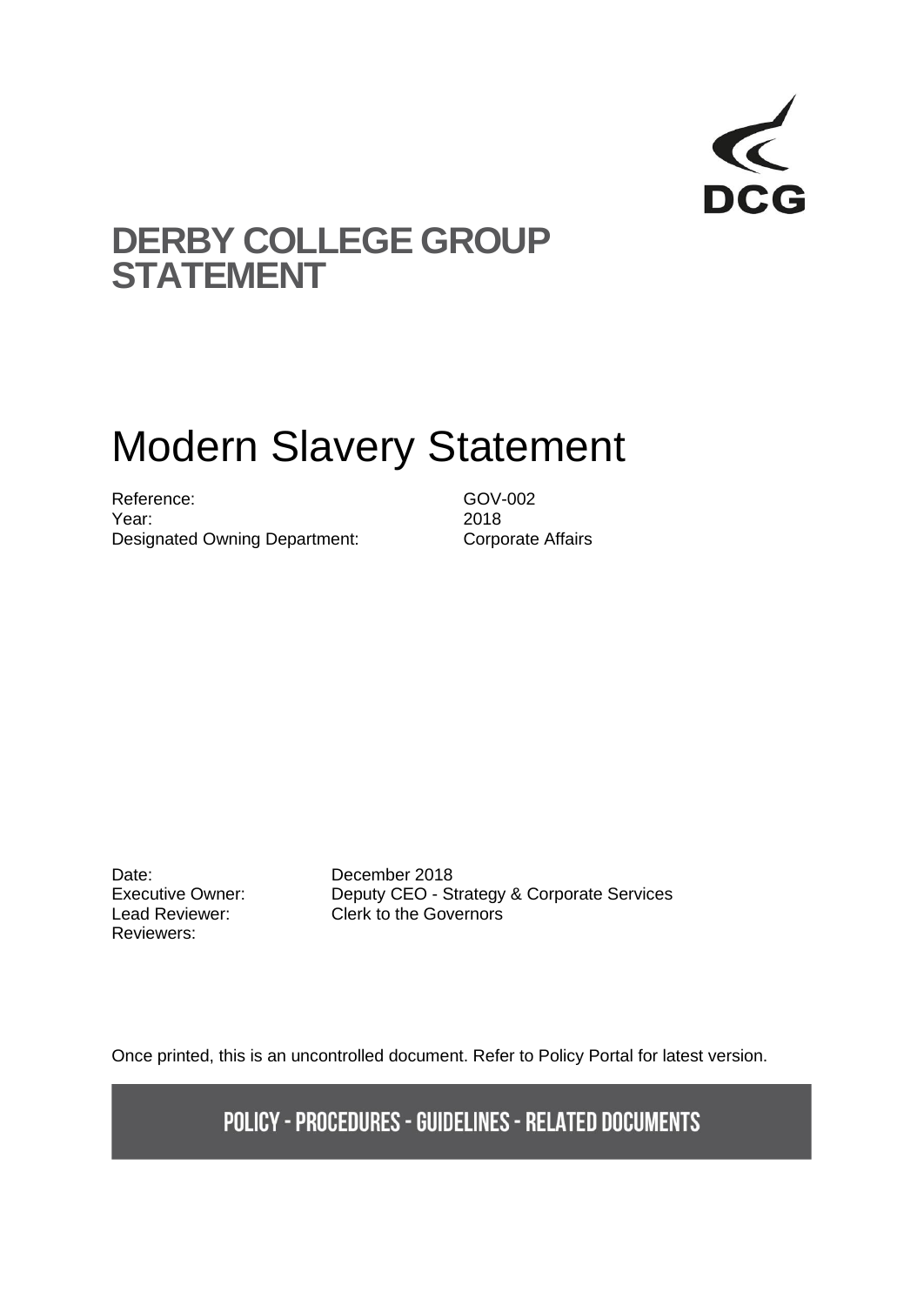## **Modern Slavery Statement, December 2018**

Derby College is committed to tackling modern slavery and aims to do this by raising awareness and understanding of modern slavery and human trafficking amongst its employees and students, ensuring there is no modern slavery in the College's own business and the College's supply chains. The College considers modern slavery prevention as part of a broader human rights agenda and as such engages with the wider community to promote individuals' protection.

#### **Organisational Structure and Supply Chains**

#### Organisational Structure

Derby College's primary business is the provision of education and skills training to individual students, employers and their employees and school pupils. In addition, the College provides nursery care for children up to the age of **four**. Other activities include the leasing of premises for conference and events through a College subsidiary – MBS Limited. The College is based in Derbyshire and operates from four main campuses – two within the City of Derby and two within the County of Derbyshire. The College also provides community education in an outreach centre in the City of Derby and works directly on employer premises in the East and West Midlands.

## Employees and Supply Chain

The College and its subsidiary employs a range of suppliers, including seasonal and sessional employees. A breakdown for 2017/18 is provided below:

- 955 permanent Derby College employees, of which 45.33% were academic;
- 47 sessional staff assigned to Derby College for its main business of education and skills training;
- 66 temporary/seasonal employees of MBS Limited
- Around 4,000 suppliers and sub-contractors
- With a turnover of £46.8m in 2017/18 £7.1m was spent on goods and services.

# **Responsibility for Anti-Slavery Initiatives**

The College's Deputy Chief Executive takes overall responsibility for supporting and overseeing antislavery initiatives, and focussed responsibility is assigned as follows:

Student Engagement – Director of Services for Students Employee Engagement – Director of Human Resources Supplier Engagement – Procurement Manager

## **Policies**

The College has a review cycle for all policies and plans to incorporate expectations of College employees, suppliers and others, as appropriate, at review stages. Policies currently in place that incorporate elements aimed at supporting the abolition of modern slavery are the Code of Conduct for College Employees and the Recruitment and Selection Policy, Health and Safety and Welfare at Work, Public Interest and Disclosure Policy, Safeguarding Policy and Financial Regulations. In addition, where a tender process takes place to appoint a new supplier, alongside standard questions, questions and requirements around social responsibility, sourcing and modern slavery have been incorporated in 2017/18.

During the academic year 2017/18 the College revised the Suppliers' Handbooks to include a statement to reflect the expectations contained within the Modern Slavery Act.

#### **Due Diligence**

Given the nature of its core business, the College does not deem modern slavery and human trafficking as high risk. However, the College engages in activities aimed at tackling modern slavery and human trafficking and places a priority on raising awareness amongst its largest cohort of students, as part of positive citizenship, and those employer partners who support the College's students. In addition, the College pays regard to its own staffing and supply chain and policies have